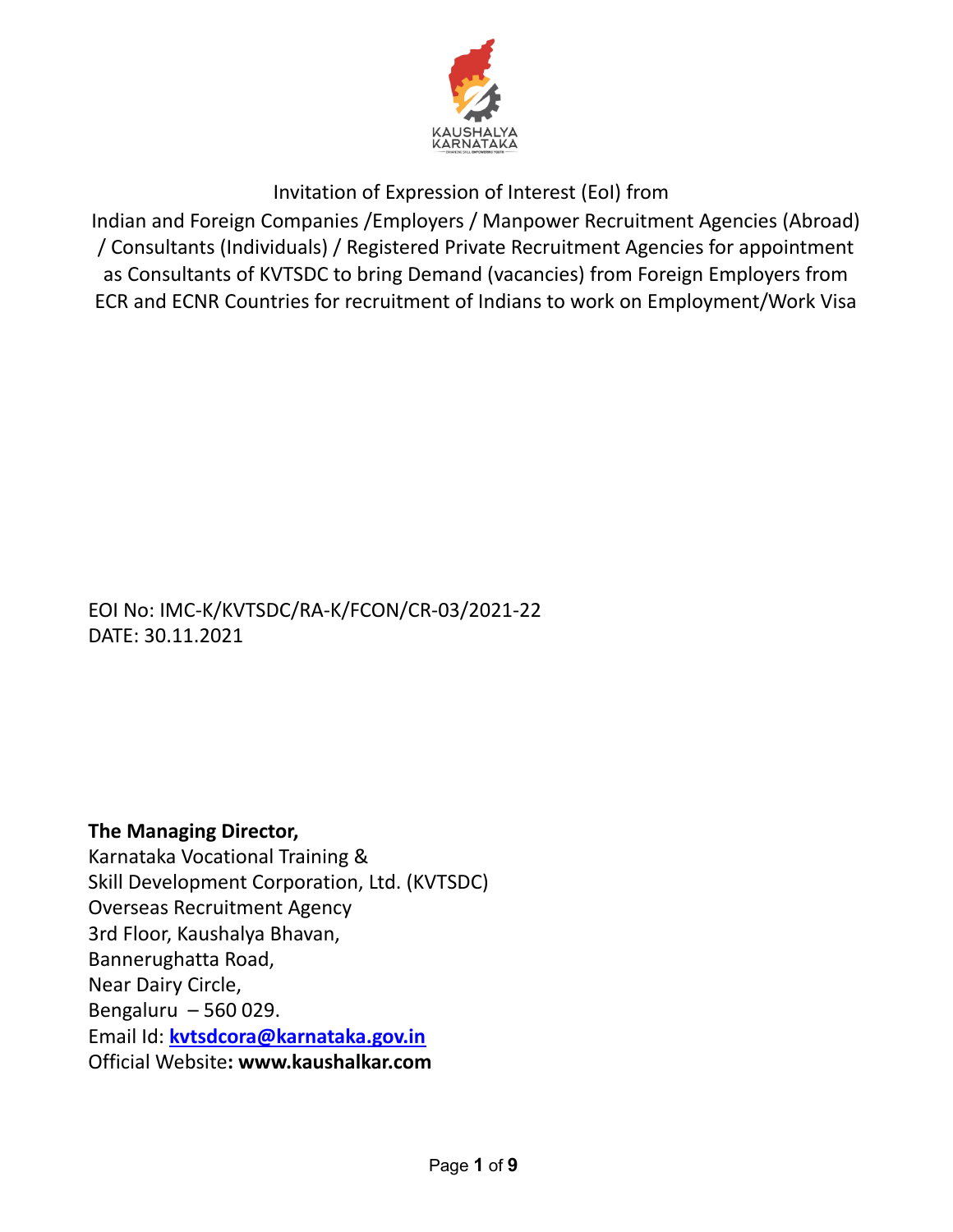# Karnataka Vocational Training & Skill Development Corporation, Ltd. (KVTSDC)

# (A State Government-run Overseas Recruitment Agency) **(Government of Karnataka Undertaking)**

# **Requires CONSULTANTS FOR SOURCING SUITABLE VACANCIES FROM BOTH ECR & ECNR COUNTRIES**

Qualified and Interested Consultants are to requested to send their Expression of Interest (EoI) by filling-in Annexure I & II, to the **Managing Director, Karnataka Vocational Training & Skill Development Corporation, Ltd. (KVTSDC), 3 rd Floor, Kaushalya Bhavan, Bannerughatta Road, Near Dairy Circle, Bengaluru – 560 029**.

The EoI should be sent in the Envelop duly indicating as "**EOI FOR THE APPOINTMENT OF CONSULTANTS**" on or before the last date specified i.e., **13.12.2021** by Registered Post/Speed Post/Courier.

Preference will be given to the Consultant who have sound knowledge and experience in connection with sourcing of vacancies /demand from FEs and other Manpower Recruitment Agencies from the countries of employment from both ECR and ECNR countries.

EoI received after the due date will be summarily rejected. The Management of KVTSDC reserves the right to reject any or all **EoI**s received in response to this invitation and its decision in this regard shall be final and binding.

#### **The EoI must reach the Office of KVTSDC on or before 13.12.2021 by 5:00 PM.**

Sd/ **Managing Director**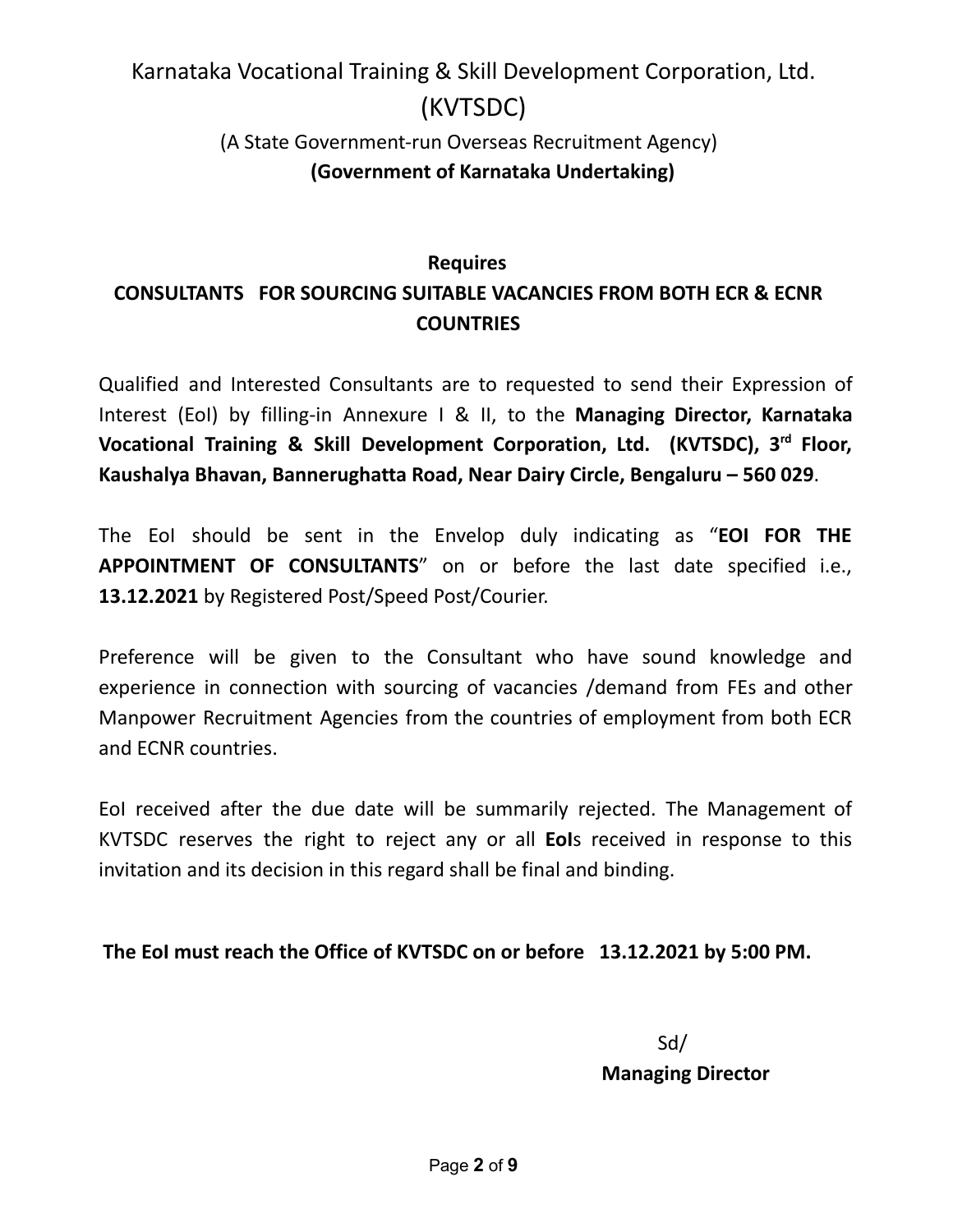# **BACKGROUND:**

The Government of Karnataka has registered the Karnataka Vocational Training & Skill Development Corporation, ltd. (KVTSDC) as one of the two State Government-run RAs with the Protector General of Emigrants (PGE), Ministry of External Affairs (MEA), Government of India (GoI) in 2019 bearing registration number **B-1154/KAR/COM/1000+/5/9567/2019**. KVTSDC is based out of Bengaluru and desires to recruit skilled (low-skilled, semi-skilled, highly-skilled), trained and certified youth across a wide range of sectors and job roles and establish Overseas Employment Pathways (OEPs).

# **STRENGTHS OF RA-K:**

- 1. Ably supported by a robust inter-institutional government apparatus of the State & multiple stakeholders dealing with skills, migration and the overall welfare and protection of people of Karnataka.
- 2. Supported by a dedicated Migration Facilitation Architecture (MFA) in the State that constitutes 31 Migrant Information Centres (MICs) in all Districts of Karnataka and 4 Migrant Regional Centres (MRCs) at Divisional head quarters of the State that guide, counsel and register potential migrants keen to benefit from overseas employment opportunities. A unique Management Information System (MIS) further integrates all the MICs and MRCs both horizontally and vertically.
- 3. An advantage of KVTSDC's collaboration with the Government of India Ministries such as the Ministry of External Affairs (MEA), Indian Missions abroad, Ministry of Skill Development & Entrepreneurship (MSDE) and institutions such as the National Skill Development Corporation (NSDC) on all manpower related issues, apart from State-specific advantages that Karnataka possesses in terms of academic & vocational training infrastructure for diverse base of skills.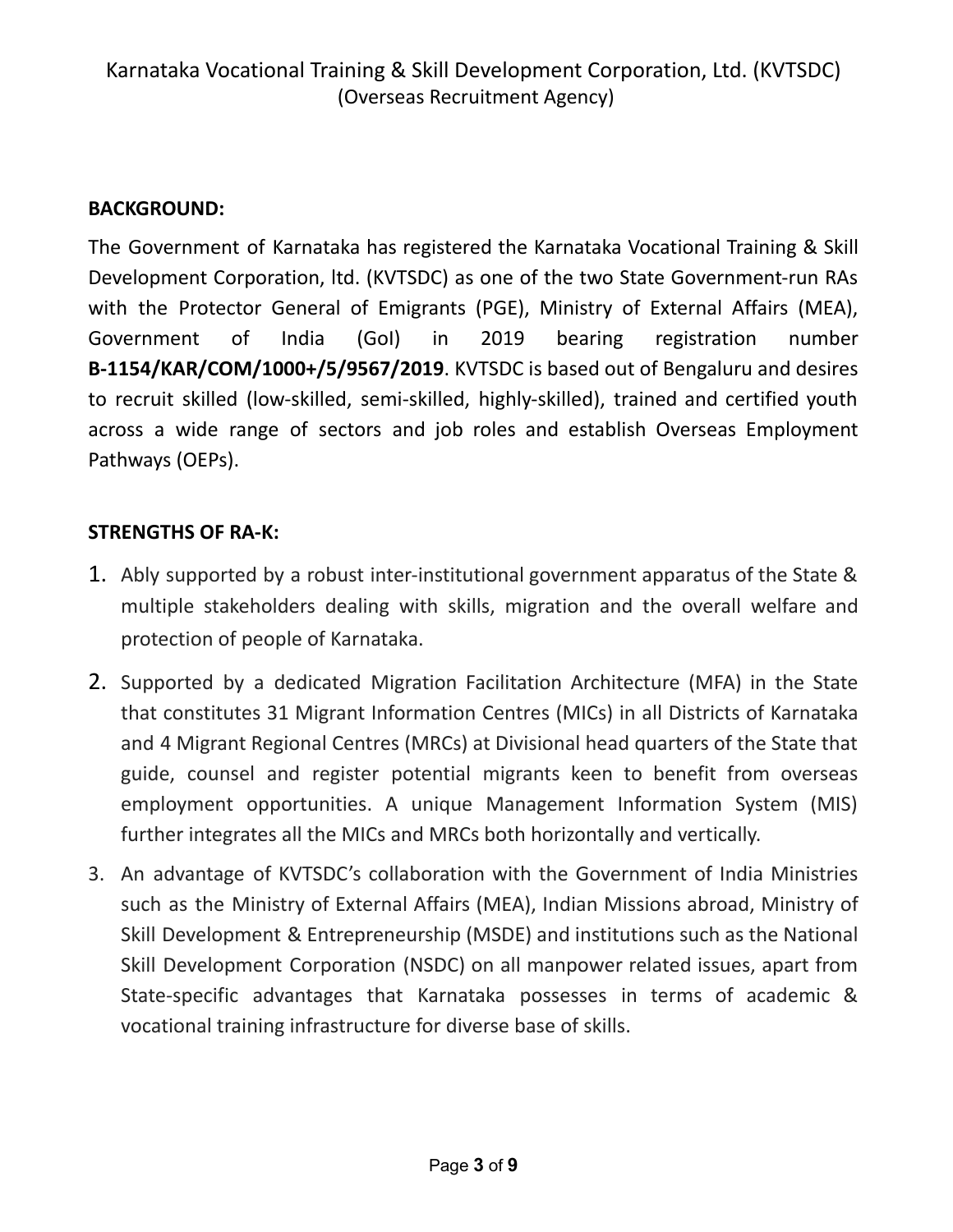#### **I. TERMS AND CONDITIONS:**

- a. The selected Consultant will be appointed initially for a period of one calendar year from the date of appointment. At the end of which the Agreement shall cease to exist. Based on performance, the tenure shall be extended for a further period of one calendar year.
- b. The Agreement can be cancelled by either of the Parties on a mutual basis by giving one month's notice period. All matters arising out of the Agreement shall be resolved amicably on a mutual basis.

# **II. DUTIES AND RESPONSIBILITIES OF THE CONSULTANTS TO BE APPOINTED FOR KVTSDC (RA-K):**

- 1. Source vacancies from various Foreign Employers (FEs) and other Manpower Recruitment Agencies in the name of the Managing Director, KVTSDC, 3rd Floor, Kaushalya Bhavan, Bannerughatta Road, Near Dairy Circle, Bengaluru – 560 029
- 2. The vacancies sourced from the Foreign Employers (FEs) and other Manpower Recruitment Agencies should be in the name of the MD, KVTSDC
- 3. The Consultant will not be part of any recruitment processes pertaining to the demand for job role shared with at point (2) above
- 4. MoU will be signed with the Consultants, once the demand is confirmed in the name of MD, KVTSDC
- 5. Introduce the Foreign Employers (FEs) and other Manpower Recruitment Agencies to KVTSDC, and can be part of the delegation team meeting the FEs.
- 6. The Consultant shall ensure that the expenses towards the facilitation of air ticket, hotel accommodation, food, other incidental expenses, etc. for the foreign delegates/HR persons are borne either by the FEs or other Manpower Recruitment Agencies or Consultants during their visit to India for any matter relating to the recruitment.
- III. **Role of KVTSDC (RAK)**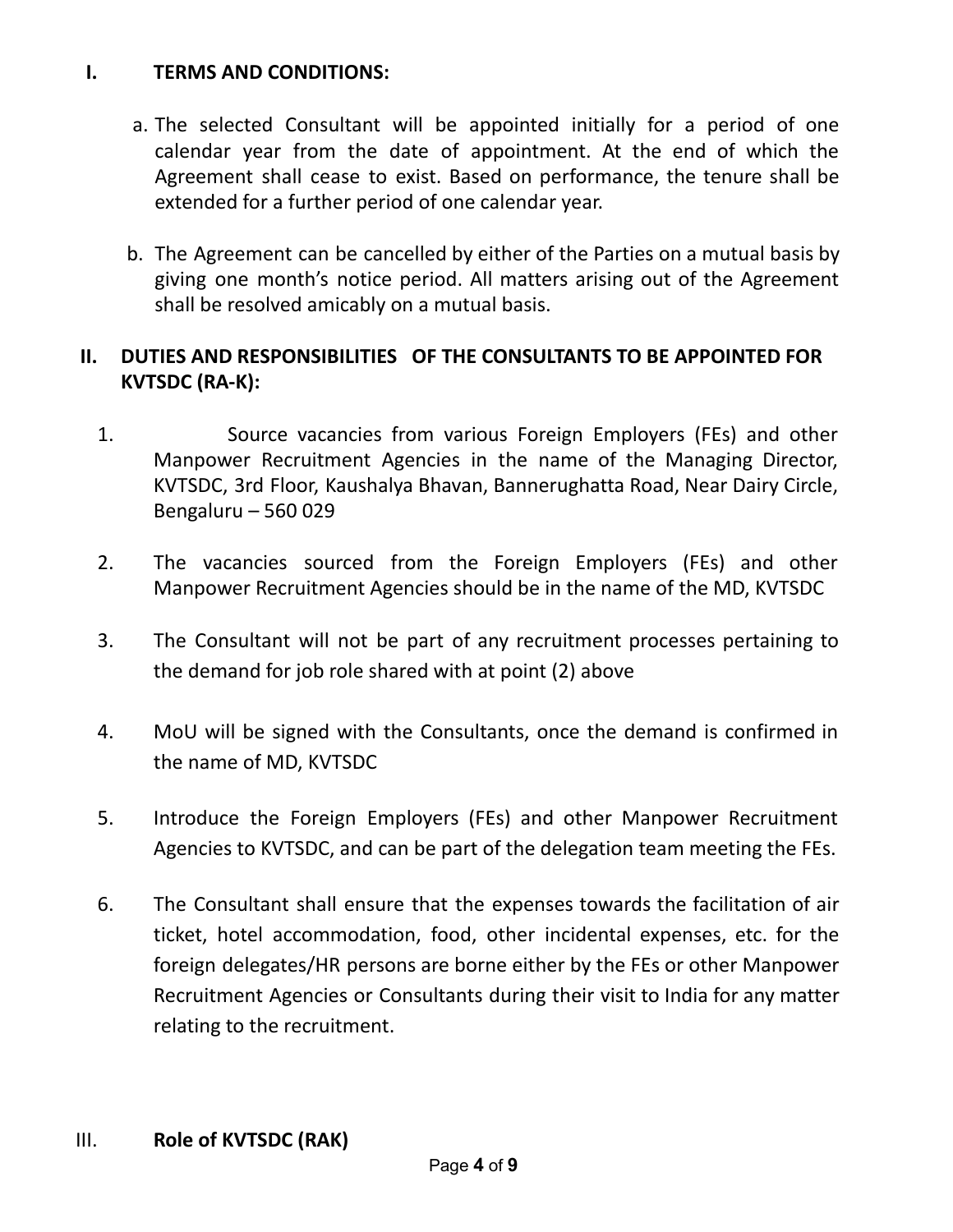- 1. To scout and recruit the right candidate with required skill-sets as per the requirement of the Foreign Employers (FEs)
- 2. Timely execution of demand by KVTSDC
- 3. The RA-K shall not share details of the potential candidates who are being considered for a specific job role/roles against a demand shared by the **Consultant**
- 4. On recruitment and deployment of the candidates as per demand from the Foreign Employer, the RA should communicate to the Consultant regarding the status of the recruitment/deployment
- **IV. SELECTION CRITERIA FOR THE APPOINTMENT OF CONSULTANTS: Criteria for Indian and Foreign Employers/Companies/Manpower Recruitment Agencies / Registered Pvt. RAs / Individuals /Consultants**

| S.No. | Description of Criteria for Indian and<br><b>Foreign Companies / Registered Pvt. RAs</b> | <b>Requirements</b>        |  |
|-------|------------------------------------------------------------------------------------------|----------------------------|--|
| 01    | being<br>Tenure of the<br>Agency<br>registered/incorporated                              | Should be more than 1 year |  |
| 02.   | Should have proven record of receiving In the last 5 years<br>minimum 50 vacancies       |                            |  |

| S.No. | <b>Description of Criteria for Individuals</b><br>/Consultants                                    | <b>Requirements</b> |                                                     |
|-------|---------------------------------------------------------------------------------------------------|---------------------|-----------------------------------------------------|
| 01.   | Should<br>have<br>proven<br>receiving/facilitating minimum 50 vacancies<br>for overseas placement |                     | record of $\vert$ At least once in the last 5 years |

\**Please refer to page No 8 & 9 for mandatory documents to be attached*

# **V. SUBMISSION OF APPLICATION:**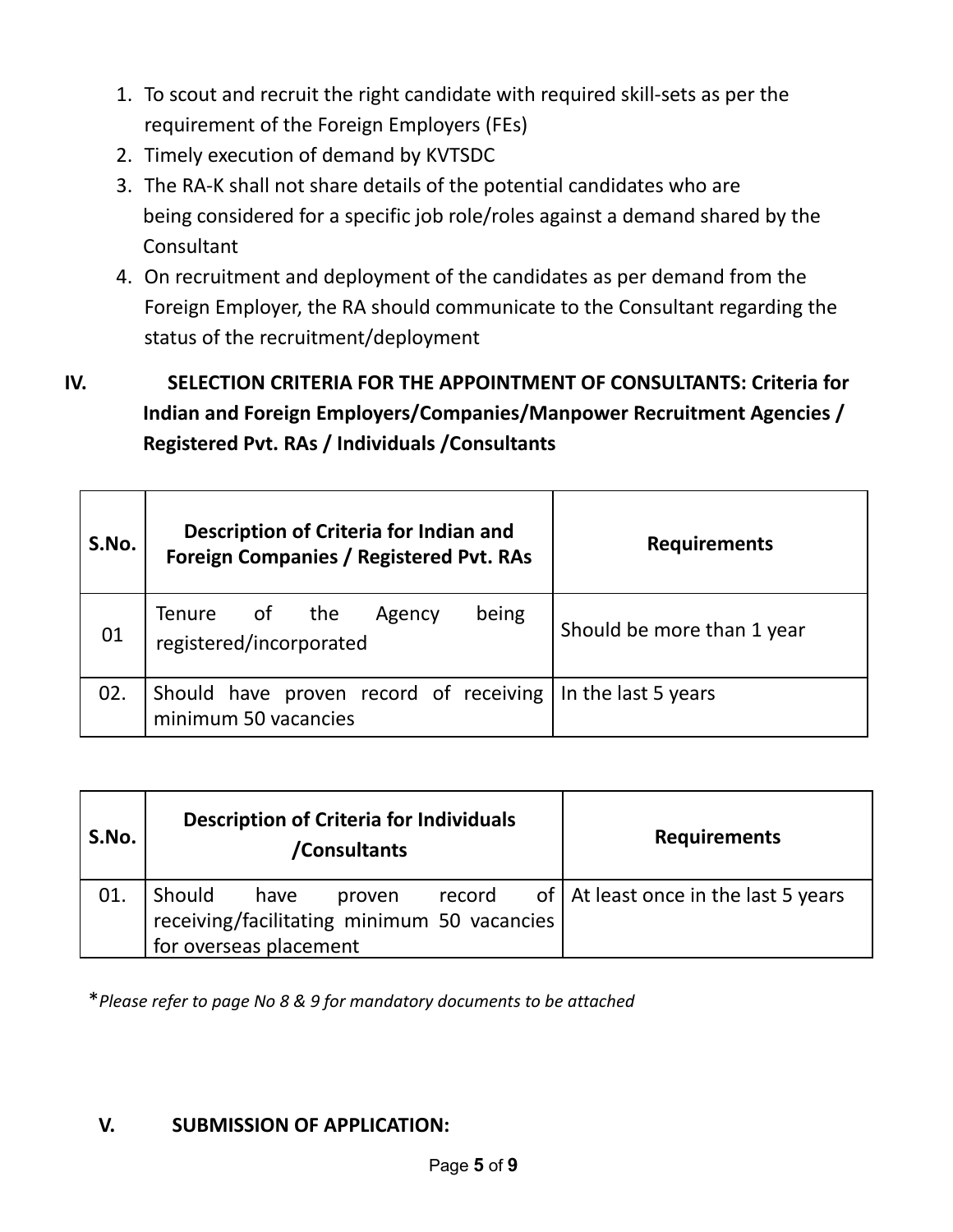Interested Consultants may submit their proposal, as per Annexure-I & II, to the Managing Director, Karnataka Vocational Training & Skill Development Corporation (KVTSDC), 3<sup>rd</sup> Floor, Kaushalya Bhavan, Bannerughatta Road, Near Dairy Circle, Bengaluru – 560 029.

### **VI. PAYMENT TERMS:**

- 1. All issues pertaining to payment to the Consultant for bringing the demand from FEs/ Manpower Recruitment Agencies from overseas shall be discussed post collaboration and shall be reflected in the Memorandum of Understanding (MoU) with the KVTSDC.
- 2. KVTSDC shall not be responsible for any financial transactions and discrepancies between the FEs and other Manpower Recruitment Agencies and the Consultant.
- 3. The Consultant is strictly prohibited from collecting any fees/charges from the candidates in connection with the recruitment/deployment either prior to the deployment or after arrival in the destination country. This shall be treated illegal and necessary action shall be initiated against such practices.

#### **VII. OTHER CONDITIONS:**

- a. The Managing Director, KVTSDC reserves the right to reject any or all the proposals submitted in response to the EoI without assigning any reason therefor. The proposal can be sent by Registered Post/Courier or in person so as to reach the office of KVTSDC on or before the time and date stipulated by KVTSDC.
- b. The KVTSDC shall not be responsible for any delay in submission of the proposal. Any proposal received by the KVTSDC after the deadline may not be considered.

Sd/- **Managing Director**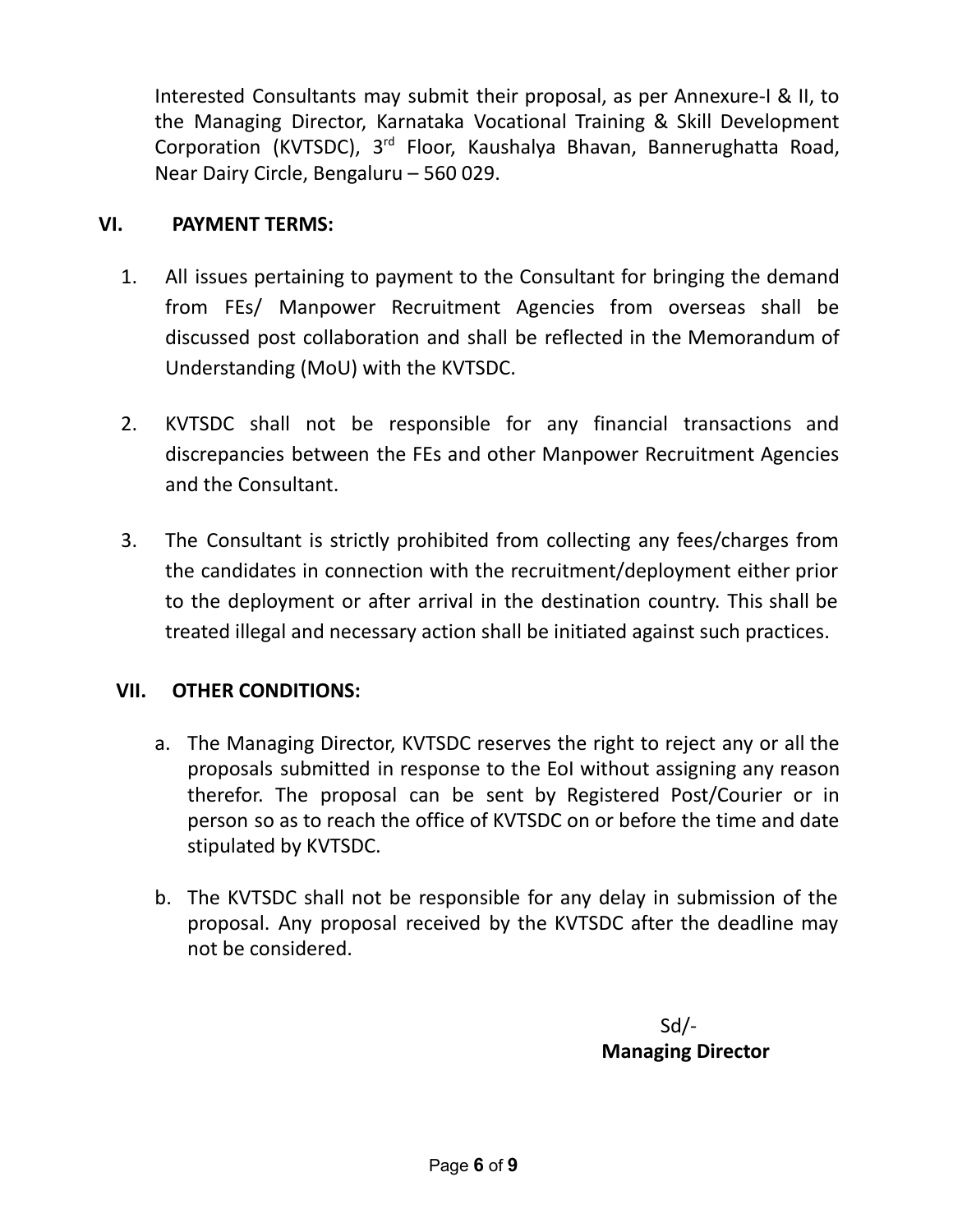### **ANNEXURE - I**

Karnataka Vocational Training & Skill Development Corporation, Ltd. (KVTSDC) (Overseas Recruitment Agency)

# **PROFORMA FOR SUBMISSION OF EXPRESSION OF INTEREST (EOI) FOR EMPANELMENT OF CONSULTANTS FOR SOURCING SUITABLE VACANCIES FROM FOREIGN EMPLOYERS GLOBALLY.**

| SL.<br>No.     | <b>Particulars required</b>                                                                                                                                                                                        | Particulars to be furnished by<br><b>Consultant</b> |        |               |                                                                    |
|----------------|--------------------------------------------------------------------------------------------------------------------------------------------------------------------------------------------------------------------|-----------------------------------------------------|--------|---------------|--------------------------------------------------------------------|
| $\mathbf{1}$   | Name                                                                                                                                                                                                               |                                                     |        |               |                                                                    |
| $\overline{2}$ | Nationality                                                                                                                                                                                                        |                                                     |        |               |                                                                    |
| 3              | Date of Birth                                                                                                                                                                                                      |                                                     |        |               |                                                                    |
| 4              | Qualification                                                                                                                                                                                                      |                                                     |        |               |                                                                    |
| 5              | Present address                                                                                                                                                                                                    |                                                     |        |               |                                                                    |
| 6              | <b>Permanent Address</b>                                                                                                                                                                                           |                                                     |        |               |                                                                    |
| 7              | Phone No./Mobile No. with STD<br>and Country code                                                                                                                                                                  |                                                     |        |               |                                                                    |
| 8              | <b>Email ID</b>                                                                                                                                                                                                    |                                                     |        |               |                                                                    |
| 9              | Approximate volume/number of<br>vacancies that the Consultant can<br>bring every quarter in the name of<br><b>KVTSDC against the sectors</b><br>To enclose the list as per the table<br>provided on the right side | Country                                             | Sector | Job<br>role/s | Number of<br>vacancies<br>consultant<br>can provide<br>per quarter |
| 10             | Company Profile / Website details/<br>collaborations with Major                                                                                                                                                    |                                                     |        |               |                                                                    |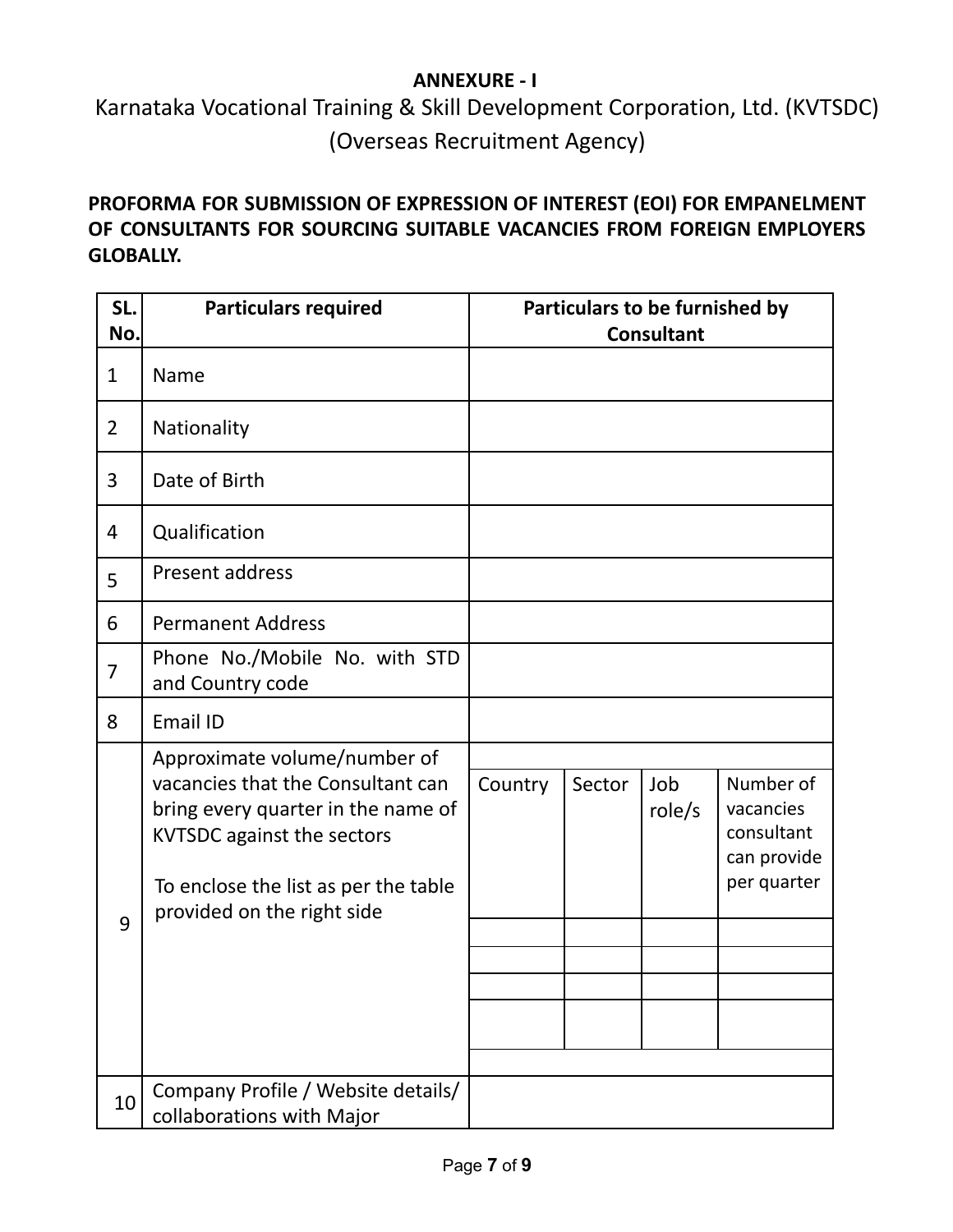| $\sim$ 100.10 $\sim$<br>organizations if anv<br><br>,,,<br>. |  |
|--------------------------------------------------------------|--|
| dil                                                          |  |

List of Documents to be submitted by Consultant/ Agencies

| SI.<br>No. | <b>Individual / Consultant</b>                                                                                                                                                                                                       | <b>Organisation / Other</b><br><b>Agencies</b>                                                       |
|------------|--------------------------------------------------------------------------------------------------------------------------------------------------------------------------------------------------------------------------------------|------------------------------------------------------------------------------------------------------|
| 01.        | Aadhaar card                                                                                                                                                                                                                         | <b>Registration Certificate</b><br>from PGE, MEA                                                     |
| 02.        | Passport                                                                                                                                                                                                                             | Passport                                                                                             |
| 03.        | List indicating vacancies sourced<br>along with sectors and job roles for<br>at least once in last 5 years                                                                                                                           | List indicating vacancies<br>sourced along with sectors<br>and job roles for last 5 years            |
| 04.        | Undertaking/Reference/Experience<br>letter or any other supporting<br>attested document with respect to<br>recruitment/placement issued by<br>Foreign employers/companies/<br>Registered RA for at least once in<br>the last 5 years | Demand<br>Letters<br>and<br>Power of Attorney (PoA)<br>for the vacancies sourced<br>for last 5 years |

# **Signature of the Consultant/Consultancy Agency**

(with seal)

**Place: Date:**